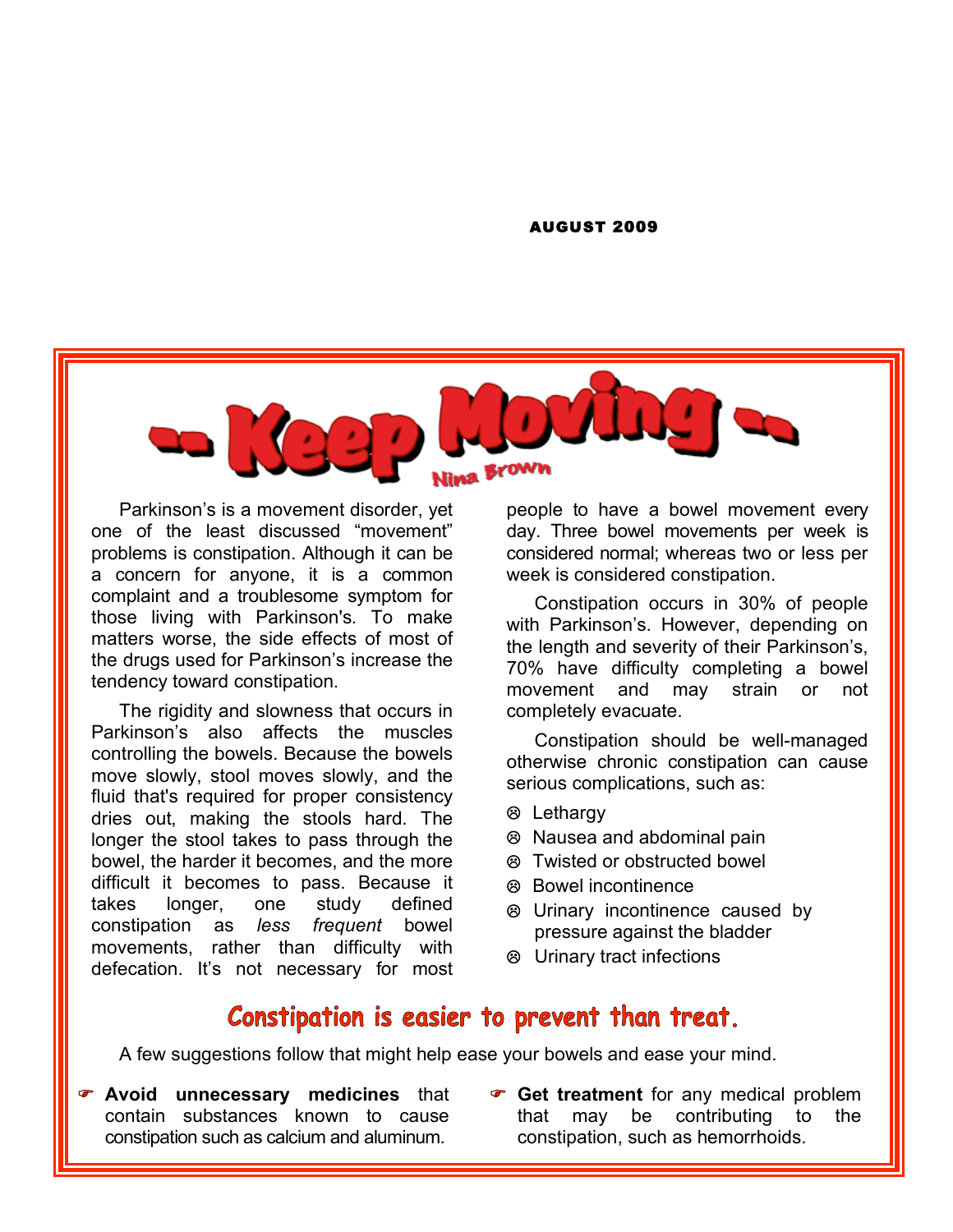

**P** Dietary changes. Dietary fiber is indigestible. If you don't have a problem chewing or swallowing, adding high fiber foods to your diet will increase the bulk of the stool and prevent constipation. If you do have a problem chewing or swallowing, try grating your food or use a blender to get the necessary roughage. Include the skin, where most of the fiber is found. At least two meals a day should include high-fiber foods such as grains and raw vegetables (carrots, cauliflower and broccoli) or nuts and dried fruits (raisins, prunes or apricots.) Some high-fiber snack foods are sesame bread sticks, date nut bread, oatmeal cookies, fig newtons, granola, raisin bars and corn chips. You can add fiber by sprinkling bran into applesauce or yogurt or on cereal; however, bran should be avoided if you have swallowing problems. Also, be aware if you add milk to cold cereal, the protein in the milk can compete with your Parkinson medications getting to the brain. Try hot oat bran cereal in the morning instead, which reduces the amount of protein, adds the needed bulk, and helps stimulate the gastrocolic reflex. Experiment with adding bran when cooking casseroles and eggs. You can also substitute 1-2 tablespoons of bran for each cup of flour when baking.

Don't increase dietary fiber too quickly or you'll risk bloating and abdominal cramps. If discomfort occurs, cut back your fiber intake, increase your fluids, and apply a hot water bottle to the abdomen and check with your doctor.

Avoid constipating foods like cheese, rice and bananas.

Prunes contain compounds believed to stimulate bowel contractions.

**Massage** your belly regularly from the rib cage to the pubic bone.

- **Prink** six to eight 8-ounce glasses of water every day to help prevent "rocklike" stools. Hot liquids will often stimulate bowel activity. Avoid drinks that cause dehydration such as tea, coffee and alcohol. Drink as early in the day as possible so that you don't have to get up at night to urinate. Cut back on milk drinks, as milk can cause constipation in some people.
- **P** Increase your activity level by exercising regularly. This will help stretch and strengthen the abdominal and pelvic muscles. Vigorous exercise isn't necessary, but just doing a few stretches or sit-ups isn't enough. Walking helps propel the stool into the lower intestine.
- **Good toilet habits.** When your body gives you the signal you need to go, don't postpone. Set aside a scheduled time of day, when you have time to relax and move your bowels. Sit comfortably on the commode, feet flat on the ground or possibly drawing up your knees. Never sit longer than 5 minutes or strain to pass hard stool. You don't want to risk getting hemorrhoids.
- **Laxatives** may diminish with continued use and some of the side effects can be serious. Be aware that any method of softening the stool does not give immediate results and is ineffective for chronic or severe constipation.
- **Enemas** or laxatives that stimulate can cause severe cramping and chronic use can deplete blood potassium levels and damage the bowel and should only be used as a last resort.

If simple measures don't work or if you have bloody bowel movements, pain, unexplained weight loss or you are still constipated after three weeks despite your best efforts, see your doctor to rule out more serious causes of your discomfort.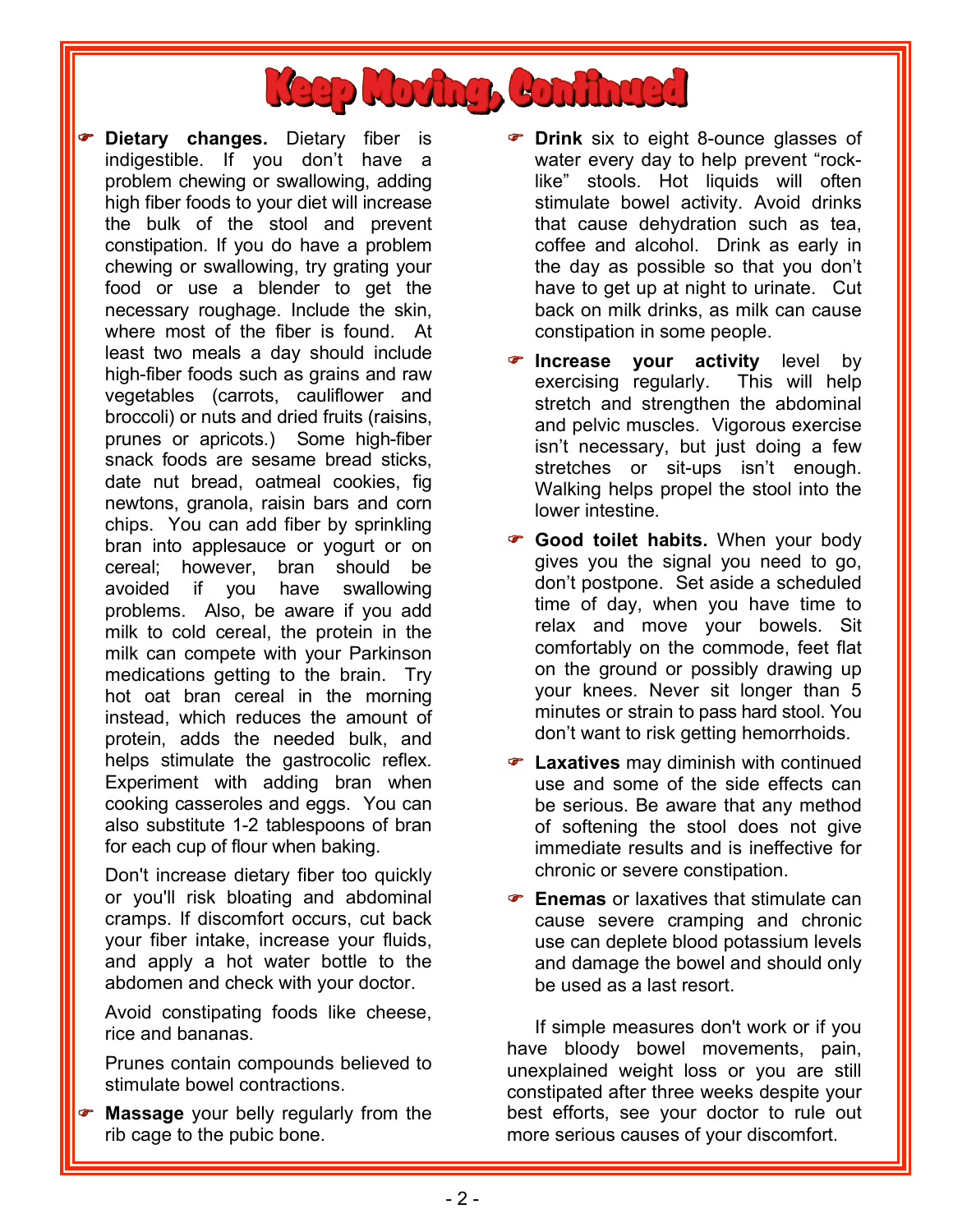# PD ASK The Advocate

#### *Dear Advocate,*

 **Q.** *How many people have Parkinson's?*

#### *Dear Reader,*

*A. It has been estimated that 6.3 million people around the world have Parkinson's including 1 to 1.5 million Americans, affecting slightly more men than women. It is also estimated that 1 in 10 people are diagnosed before the age of 50 years with 15% before the age of 40 years. But these are only estimated numbers. The frustrating truth is that we don't really know how many people are living with Parkinson's or what else they have in common which is why advocates working with the Parkinson's Action Network (PAN) called upon legislators to create a national registry using information from existing databases that will answer these questions and more, hopefully leading to better treatments and a possible cure.* 

 *If you are interested in learning more about PAN or have a question for Ask the Advocate, call 713-626-7114.*

### Just as running water does not freeze, so moving muscles do not freeze.

Exercise and activity are essential to maintain normal muscle tone and function. The Center for Neurologic Study suggests the following:

#### TEN BASIC EXERCISES FOR THOSE WITH PARKINSON'S

- 1. Bring the toes up with every step you take.
- 2. Spread your legs (10 inches) when walking or turning, to provide a wide base, a better stance and prevent falling. It may not look "beautiful," but neither does falling.
- 3. For greater safety in turning, use small steps, with your feet widely separated. Never cross one leg over the other when turning. Practice walking a few yards and turn. Then walk in the opposite direction and turn. Do this 15 minutes a day.
- 4. Practice walking into tight corners of a room to overcome fear of close places.
- 5. To insure good body balance, practice rapid excursions of the body. Backward, forward and to the right and left, five minutes, several times a day.
- 6. When your legs feel frozen or "glued" to the floor, lifting your toes will eliminate a muscle spasm and the fear of falling.
- 7. Swing your arms freely when walking. It helps to take body weight off your legs, lessens fatigue and loosens the arms and shoulders.
- 8. If getting out of a chair is difficult, rise quickly to overcome the pull of gravity. Sitting down should be done slowly, with your body bent sharply forward, until you touch the seat. Practice this a dozen times a day.
- 9. If your body lists to one side, carry a shopping bag loaded with books or other weights in the opposite hand to decrease the bend.
- 10. If you practice any task that is difficult, such as buttoning a shirt or getting out of bed, 20 times it day, it becomes easier the 21st time.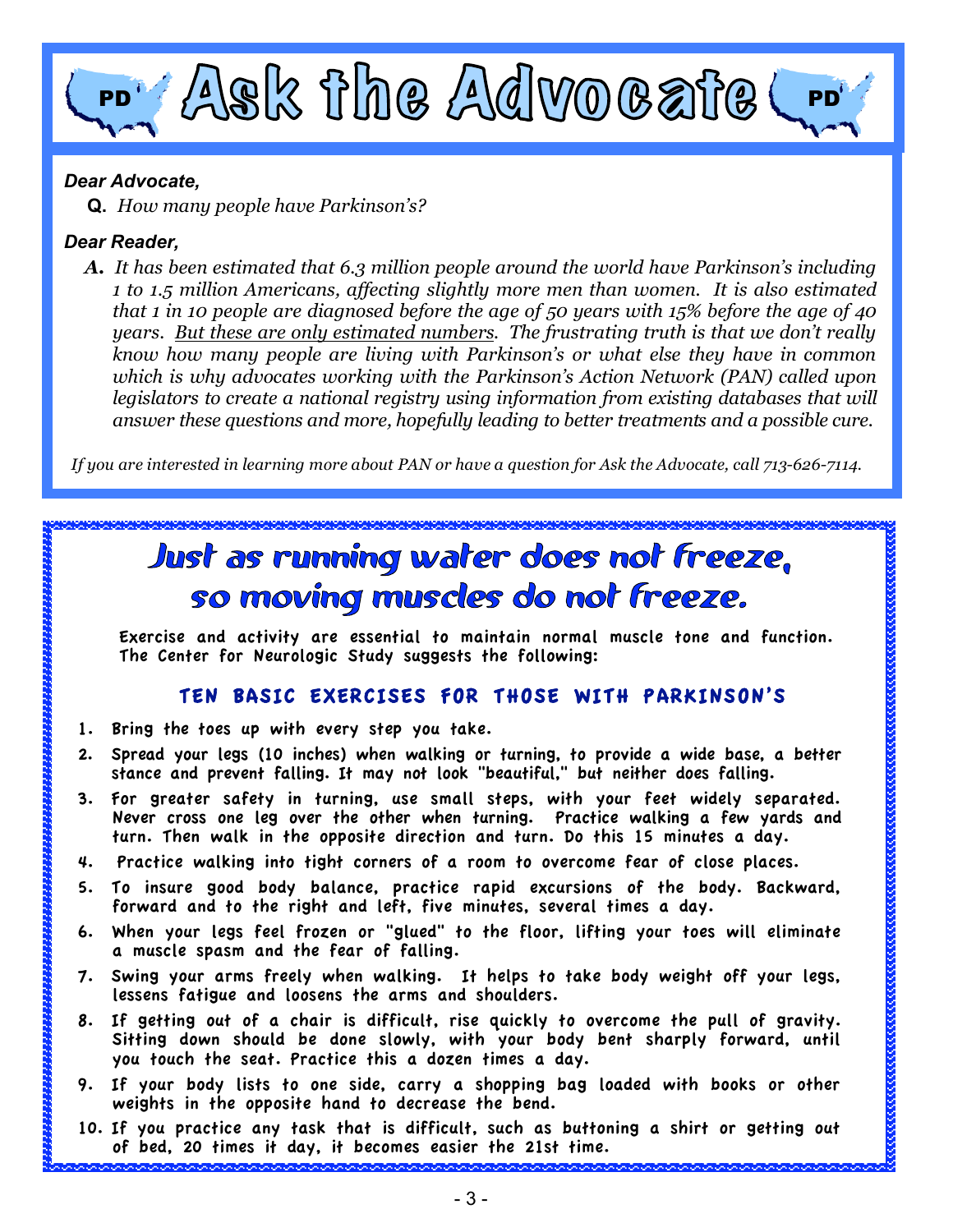

Help HAPS conserve our environmental and financial resources. "Go Green" with us and get your copy of HAPS Happenings by e-mail. Get links to other PD information that you might also find interesting. Simply send your full name and email address to info@hapsonline.org. Your e-mail information will only be used for e-newsletter purposes and will not be distributed.

**AREMINDERA** Don't miss the six-week meditation class Meditation, Mindfulness and Insight: Ancient Wisdom for the Modern World September 22 - October 27 Call now to save your spot! 713-626-7114 **HAPS Tomball Exercise Group Join us for tai chi on Fridays at our new location! Tomball United Methodist Church 1603 Baker Dr. Tomball, TX 77375 11:00 AM -12:00 PM Caregiver support group meets the 1st Friday of the month in conjunction with the exercise group** According to the World Health Organization, about 1.8 million people die worldwide each year from tuberculosis and a third of the world's population -- 2 billion people – are infected.

Tests have shown that Parkinson's medications, Comtan and Tasmar which block the brain chemical COMT, also block a compound the tuberculosis bugs need. This is good news for the 9 million new cases of TB every year, of which about 490,000 are multiple-drug resistant.



You realize that caution is the only thing you care to exercise! Your wild oats have turned into prunes and All-Bran!

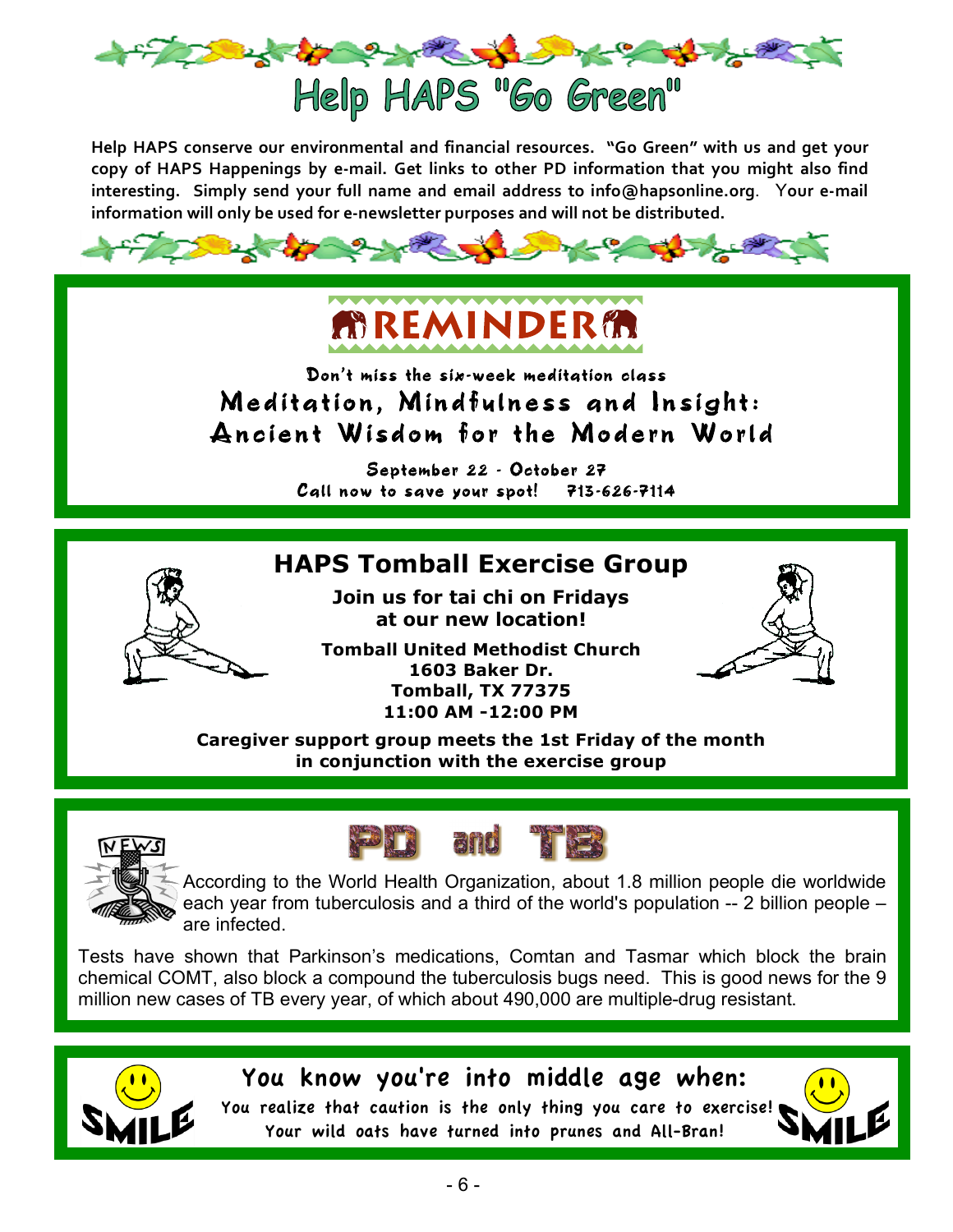## CONTRIBUTIONS

**Your donation is very much appreciated. Your thoughtfulness helps HAPS continue to provide much needed services to people with Parkinson's and their families.**

#### **GIFTS**

**Kyleen and Warren Franz Harold Spangler Mr. and Mrs. Glen Elliott Doris Pryzant Mr. and Mrs. Robert Geosits Karen Cardiello Mr. and Mrs. Joe Lynch Mr. and Mrs. Marciano Alanis Conrad G. Walton**

**Mr. and Mrs. E.F. Christman, Jr. Mr. and Mrs. Charles F. Milstead Gloria Herman Anna C. Brewin Mr. and Mrs. Ken Gainer Ramona Ramirez Mr. and Mrs. Bradley Harmes Linda Streun Mr. and Mrs. Ed Swift**

#### **IN HONOR OF**

*In honor of Louis Bernell's Birthday* Mr. and Mrs. Dan Pulaski

*John "Jack" Evans* Charlotte's Saddlery

 *In honor of George A. Bourgeois III* Mr. & Mrs. George A. Bourgeois Jr.

#### **IN MEMORY OF**

*In memory of Doris Perryman* Madeline and James Kelley

*In memory of Gaynell Akin* Monte R. Lee

 *~ Your donation is tax deductible ~*



#### **2009 Honorees**

**Houston Ballet** will be honored with the Roy H. Cullen Quality of Life Award in recognition of having helped improve the quality of life for people living with Parkinson's disease through its partnership with HAPS making the Houston Ballet - HAPS Dance for Parkinson's program possible.

**Baine P. Kerr, Sr.** will be honored posthumously with the Lillie Cullen Quality of Life Award presented in recognition of having lived life with outstanding purpose and dignity amid the challenges of being diagnosed with Parkinson's disease.